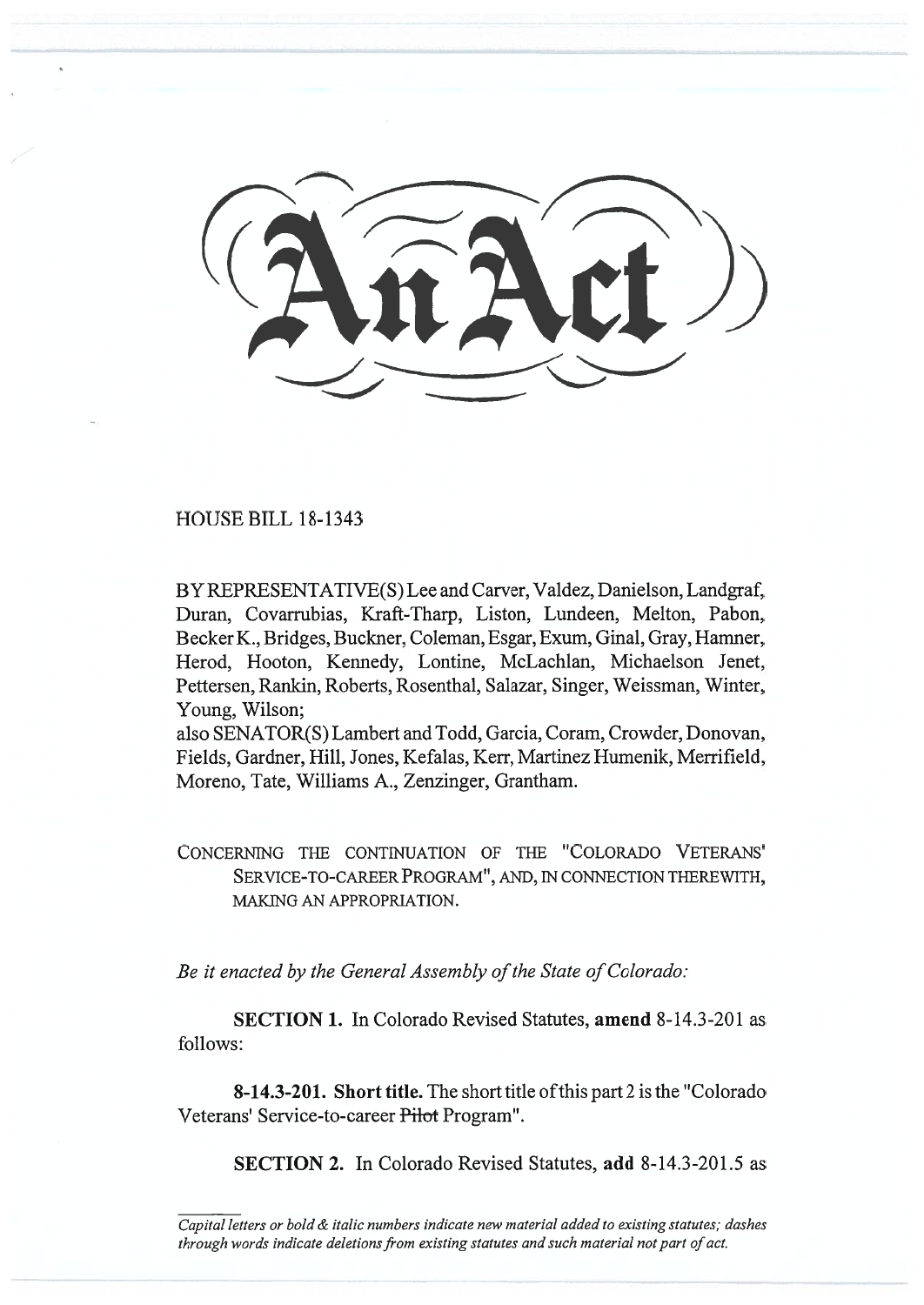follows:

**8-14.3-201.5. Legislative declaration. (1)** THE GENERAL ASSEMBLY FINDS, DETERMINES, AND DECLARES THAT:

(a) THE PILOT PROGRAM ENACTED IN HOUSE BILL 16-1267, WHICH CREATED THE COLORADO VETERANS' SERVICE-TO-CAREER PILOT PROGRAM THAT AUTHORIZED NONPROFIT AGENCIES TO PARTNER WITH WORK FORCE CENTERS SELECTED BY THE DEPARTMENT TO PROVIDE VETERANS AND OTHER ELIGIBLE PARTICIPANTS WITH SKILLS TRAINING, INTERNSHIPS, WORK PLACEMENTS, MENTORSIIIP OPPORTUNITIES, CAREER AND PROFESSIONAL COUNSELING, AND SUPPORT SERVICES, HAS BEEN SUCCESSFUL IN INCREASING THE EMPLOYMENT RATES FOR VETERANS, VETERANS' SPOUSES, AND ELIGIBLE PARTICIPANTS; AND

(b) THE SERVICES OFFERED THROUGH THE PILOT PROGRAM WERE DESIGNED TO ENHANCE WORK FORCE CENTER SERVICES NOT AVAILABLE UNDER THE FEDERAL ACT.

(2) THE GENERAL ASSEMBLY FURTHER FINDS, DETERMINES, AND DECLARES THAT THE COLORADO VETERANS' SERVICE-TO-CAREER PILOT PROGRAM SHOULD CONTINUE AS A PROGRAM WHOSE GOAL IS TO ASSIST VETERANS, SPOUSES, AND ELIGIBLE PARTICIPANTS IN SEEKING, OBTAINING, AND RETAINING EMPLOYMENT.

**SECTION 3.** In Colorado Revised Statutes, 8-14.3-202, **amend** (1), (4), (5), (6), and (9); and **add** (5.5) and (8.5) as follows:

**8-14.3-202. Definitions.** As used in this part 2, unless the context otherwise requires:

(1) "Act" means the FEDERAL "Workforce Innovation and Opportunity Act", Pub.L. 113-128.

(4) "Eligible participant" means A:

(a) VETERAN;

(b) VETERAN'S SPOUSE;

## PAGE 2-HOUSE BILL 18-1343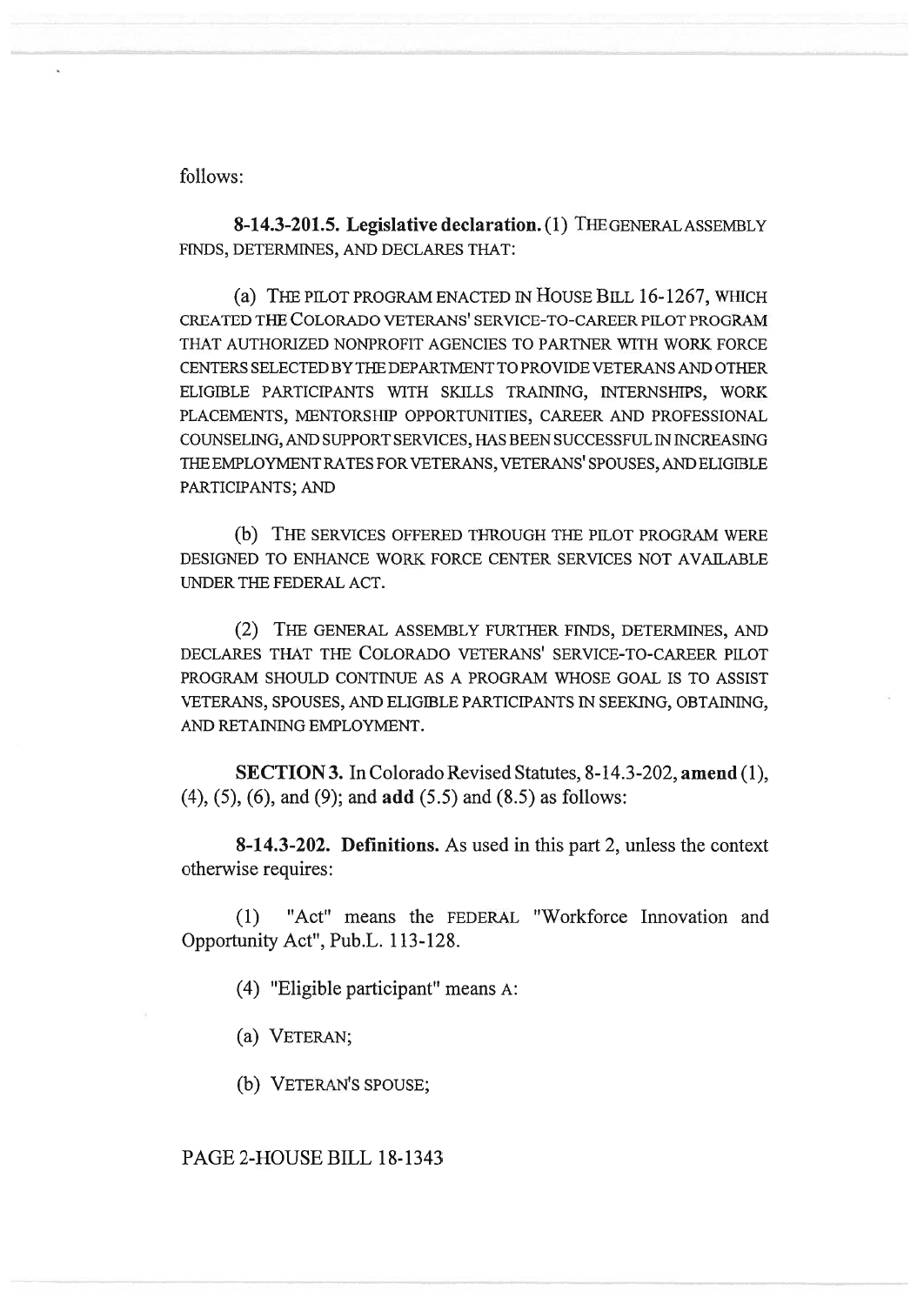$(a)$  (c) A Veteran's dependent child who is twenty-six years of age or younger and lives in the home of the veteran; and

 $(b)$  (d) A Veteran's caregiver who is eighteen years of age or older and has significant responsibility for managing the well-being of an injured veteran; AND

(e) PERSON WHO IS ACTIVELY SERVING IN THE UNITED STATES ARMED FORCES AND WHO IS WITHIN SIX MONTHS OF BEING DISCHARGED UNDER CONDITIONS OTHER THAN DISHONORABLE OR A MEMBER OF THE NATIONAL GUARD OR MILITARY RESERVES WHO HAS COMPLETED INITIAL ENTRY TRAINING.

(5) "Integrated service and support center" means a nonprofit center that is affiliated with a work force center and veterans service offices or provides-financial-classes or houses a small-business-development-center IN A CENTRALIZED LOCATION WHERE GOVERNMENT AGENCIES, NONPROFIT ORGANIZATIONS, AND OTHER ENTITIES COLLABORATE TO PROVIDE SERVICES TO ELIGIBLE PARTICIPANTS. SERVICES OFFERED MAY INCLUDE ASSISTANCE FOR ELIGIBLE PARTICIPANTS IN SECURING FEDERAL BENEFITS, COUNSELING SERVICES, EMPLOYMENT SUPPORT, EDUCATION, LIFE SKILLS, AND WELLNESS SUPPORT.

(5.5) "INTERNSHIP" MEANS A TRAINING PROGRAM WITH A BUSINESS OR NONPROFIT ORGANIZATION DURING WHICH THE ELIGIBLE PARTICIPANT RECEIVES SKILLS TRAINING THAT COULD RESULT IN FUTURE EMPLOYMENT IN THAT SECTOR OR INDUSTRY.

(6) "Program" means the Colorado veterans' service-to-career pilot program that is designed to enhance work force center services that are not available under the act CREATED IN THIS PART 2.

(8.5) "WORK-BASED LEARNING" MEANS A CONTINUUM OF ACTIVITIES THAT OCCUR, IN PART OR IN WHOLE, IN THE WORKPLACE, PROVIDING THE LEARNER WITH HANDS-ON, REAL-WORLD WORK EXPERIENCE.

(9) (a) "Work force center" means a work force center created by a work force investment DEVELOPMENT board pursuant to the "Colorado Work Force Investment CAREER ADVANCEMENT Act", part 2 of article 83 of this title *8.* 

PAGE 3-HOUSE BILL 18-1343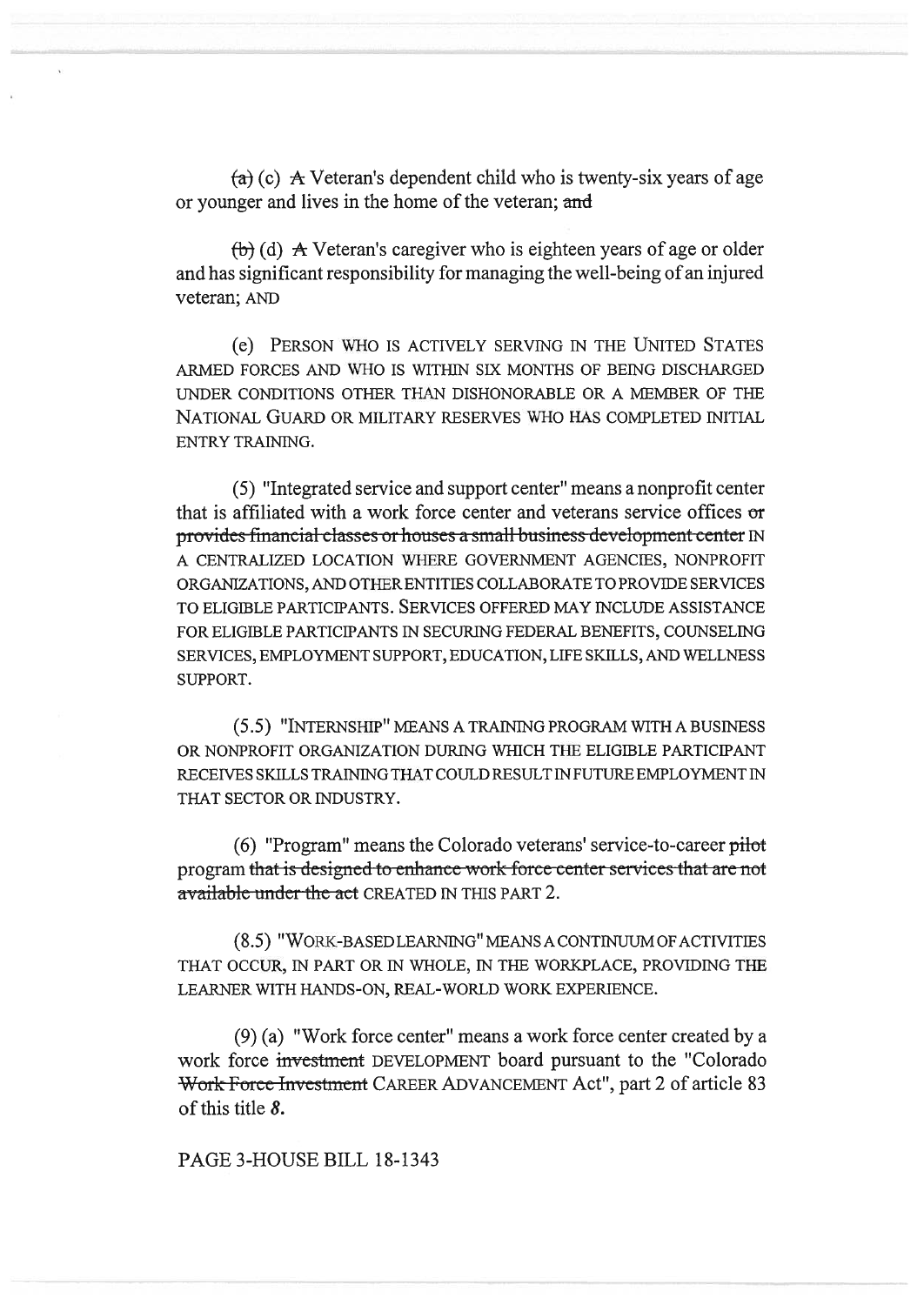(b) FOR PURPOSES OF A GRANT APPLICATION UNDER SECTION 8-14.3-203, "WORK FORCE CENTER" ALSO INCLUDES A NONPROFIT ENTITY THAT:

(I) HAS A PRIMARY FOCUS OF SERVING VETERANS; AND

(II) JOINS WITH THE WORK FORCE CENTER TO SUBMIT A JOINT APPLICATION.

**SECTION 4.** In Colorado Revised Statutes, 8-14.3-203, **amend** (1) introductory portion, (1)(b), (2), (3)(e), (4), (5), and (6); and **add** (1.5) as follows:

**8-14.3-203. Colorado veterans' service-to-career program report.** (1) One or more work force centers selected by the department pursuant to the grant program developed by the department in subsection (4) of this section may contract with a nonprofit agency to administer the program. Work force centers selected by the department and the nonprofit agency shall develop and expand programs to provide work force development-related services specifically tailored to the unique needs and talents of veterans, spouses, and eligible participants. The services may include:

(b) Opportunities for apprenticeship OR INTERNSHIP placements, including an apprenticcship INTERNSHIP that allows for direct entry of veterans-pursuant-to-38-U.S.C. sec. 4104A ELIGIBLE PARTICIPANTS;

(1.5) THE DEPARTMENT SHALL COLLABORATE WITH STAKEHOLDERS AND, IF FEASIBLE, DEVELOP A GRANT APPLICATION FORM BY MARCH 1, 2019, SO THAT A NONPROFIT AGENCY MAY SUBMIT ONE APPLICATION FOR MULTIPLE SERVICE CENTERS EFFECTIVE WITH THE FISCAL YEAR 2019-20 GRANT CYCLE.

 $(2)$  (a) If an internship, as allowable, under the act, is not fully funded by the employer, the employer and the work force center shall MAY share the cost of the hourly wage or stipend for the veteran, spouse, or eligible participant, as determined by the work force center and as permitted under state and federal law.

(b) If  $\alpha$  veteran, spouse, or AN eligible participant is eligible for

PAGE 4-HOUSE BILL 18-1343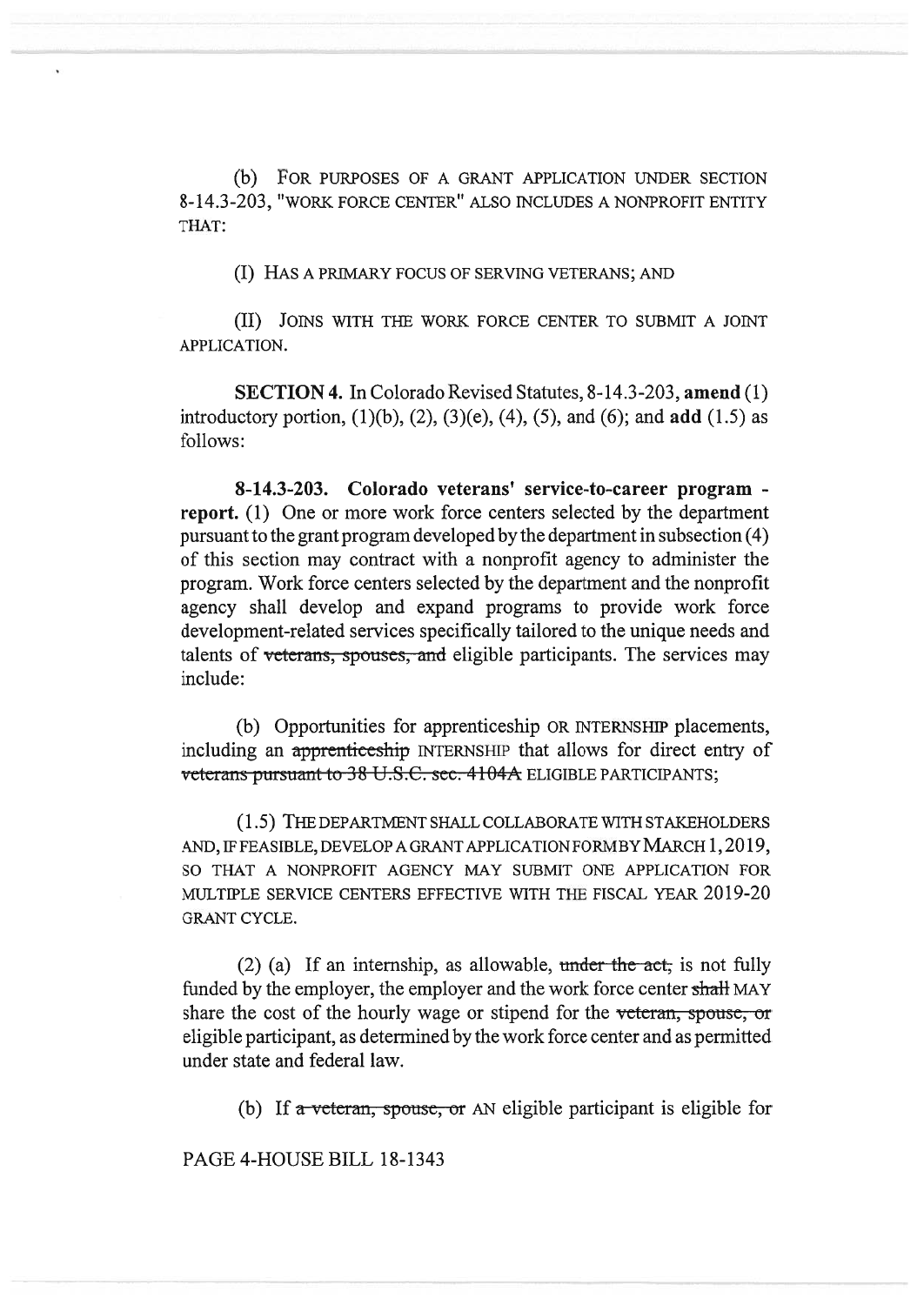funding through the act, this funding must be used first. If funding is not available or is limited OR IF THE USE OF FUNDS IS NOT ALLOWABLE under the act, the veteran, spouse, or eligible participant may use program funding.

(3) The work force centers selected by the department and the nonprofit agency are encouraged to additionally provide services that include:

(e) Counseling on educational and skills training opportunities available to veterans, spouses, and eligible participants.

(4) The department shall develop a grant program PROCESS so that work force centers may apply for money to administer the program. Each work force center that wishes to administer the grant program must submit a grant application that:

(a) Describes the current services that the work force center offers AND DEMONSTRATES THAT THOSE SERVICES:

(I) Do NOT DUPLICATE SERVICES CURRENTLY PROVIDED UNDER THE FEDERAL ACT; AND

(II) WILL COMPLEMENT OTHER SERVICES OFFERED UNDER THE PROGRAM;

(b) States how the grant money would enable the work force center to expand its services for the purposes of the program;

(c) Describes businesses or other organizations it is partnering with to provide the necessary services; and

(d) Any other requirements deemed necessary by the department. EXPLAINS HOW THE SERVICES WILL BE TAILORED OR SPECIFICALLY MARKETED TO ANY SUBGROUP OF ELIGIBLE PARTICIPANTS, INCLUDING:

(I) ELIGIBLE PARTICIPANTS WITH SIGNIFICANT BARRIERS TO EMPLOYMENT, INCLUDING THOSE SPECIFIED IN 38 U.S.C. SEC. 4100 ET SEQ., SUCH AS VETERANS WITH BAD CONDUCT DISCHARGES;

(II) VETERANS EXPERIENCING HOMELESSNESS;

PAGE 5-HOUSE BILL 18-1343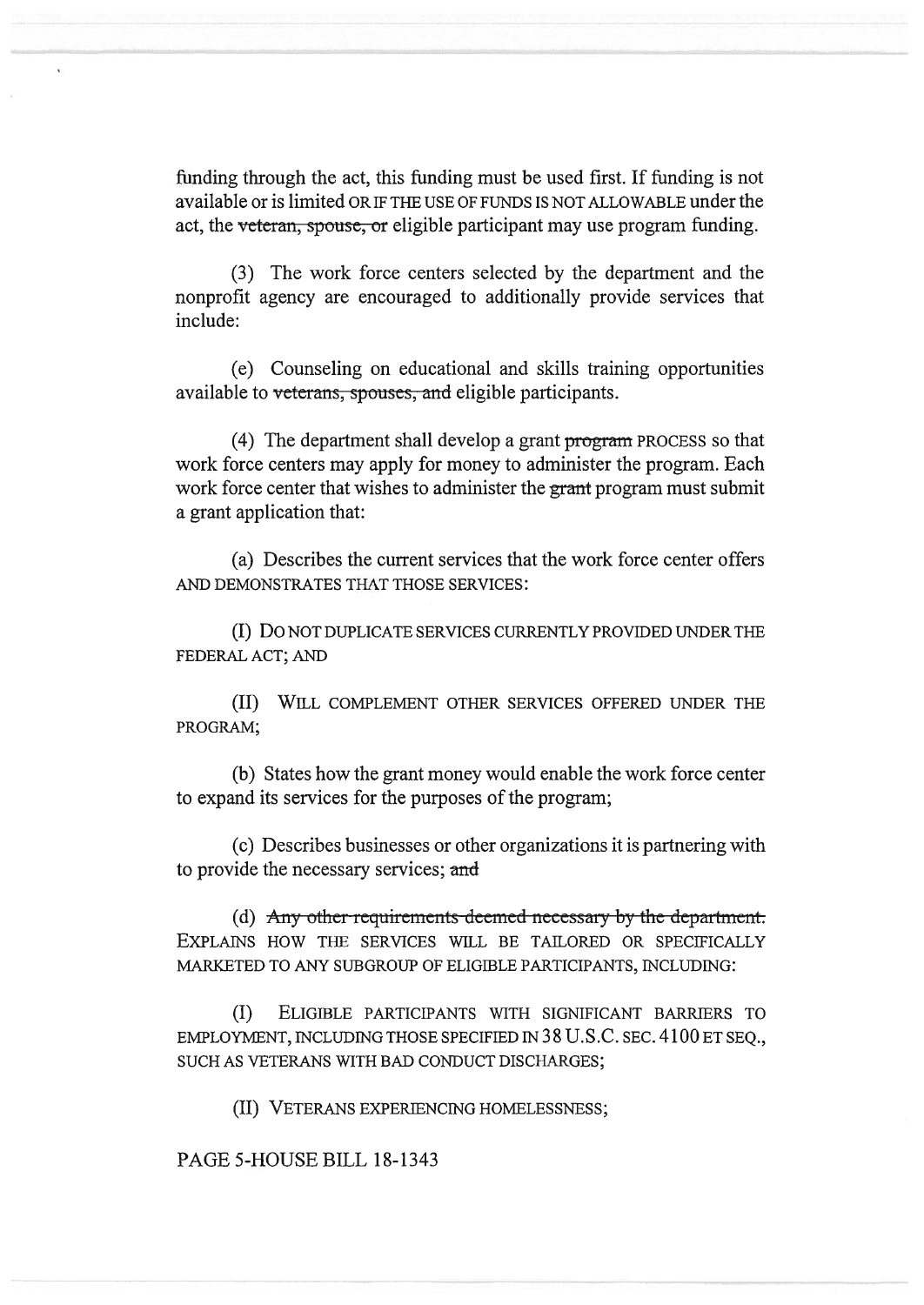(III) VIETNAM-ERA VETERANS WHO SERVED FOR MORE THAN ONE HUNDRED DAYS BETWEEN 1965 AND 1975;

(IV) ELIGIBLE PARTICIPANTS EXPERIENCING ADDICTION;

(V) NATIONAL GUARD AND MILITARY RESERVE VETERANS; AND

(VI) VETERANS WHO ARE NOT ABLE TO ENROLL UNDER THE FEDERAL ACT OR WHO ARE ENROLLED UNDER THE FEDERAL ACT BUT COULD BENEFIT FROM GREATER SUPPORT; AND

(e) ADDRESSES ANY OTHER REQUIREMENTS THE DEPARTMENT DEEMS NECESSARY.

(5) In selecting work force centers to administer the program, the department shall give preference to a work force center that:

(a) Partners with  $\alpha$  nonprofit AN agency that is an integrated service and support center for veterans and their families;

(b) Is located in the state of Colorado, in order to serve the highest number of veterans ELIGIBLE PARTICIPANTS:

(c) Ilas existing programs or partnerships with businesses or organizations in the community to provide services appropriate to the program; and

(d) Has the capacity to provide a wide range of work force development-related services tailored to the unique needs of veterans, spouses, and eligible participants.

(6) (a) Each work force center chosen to receive a grant shall use the money for direct services to veterans, spouses, and eligible participants. Each work force center chosen to receive a grant shall report on the services offered; veteran, spouse, and eligible participant participation BY EACH SUBGROUP OF ELIGIBLE PARTICIPANTS; the program's success measured through gainful employment and participation in skills training or educational programs of veterans, spouses, and eligible participants; and any other requirements that the department deems necessary. NOTWITHSTANDING SECTION 24-1-136 (1 **1)(a)(I), the reports** WORK FORCE

PAGE 6-HOUSE BILL 18-1343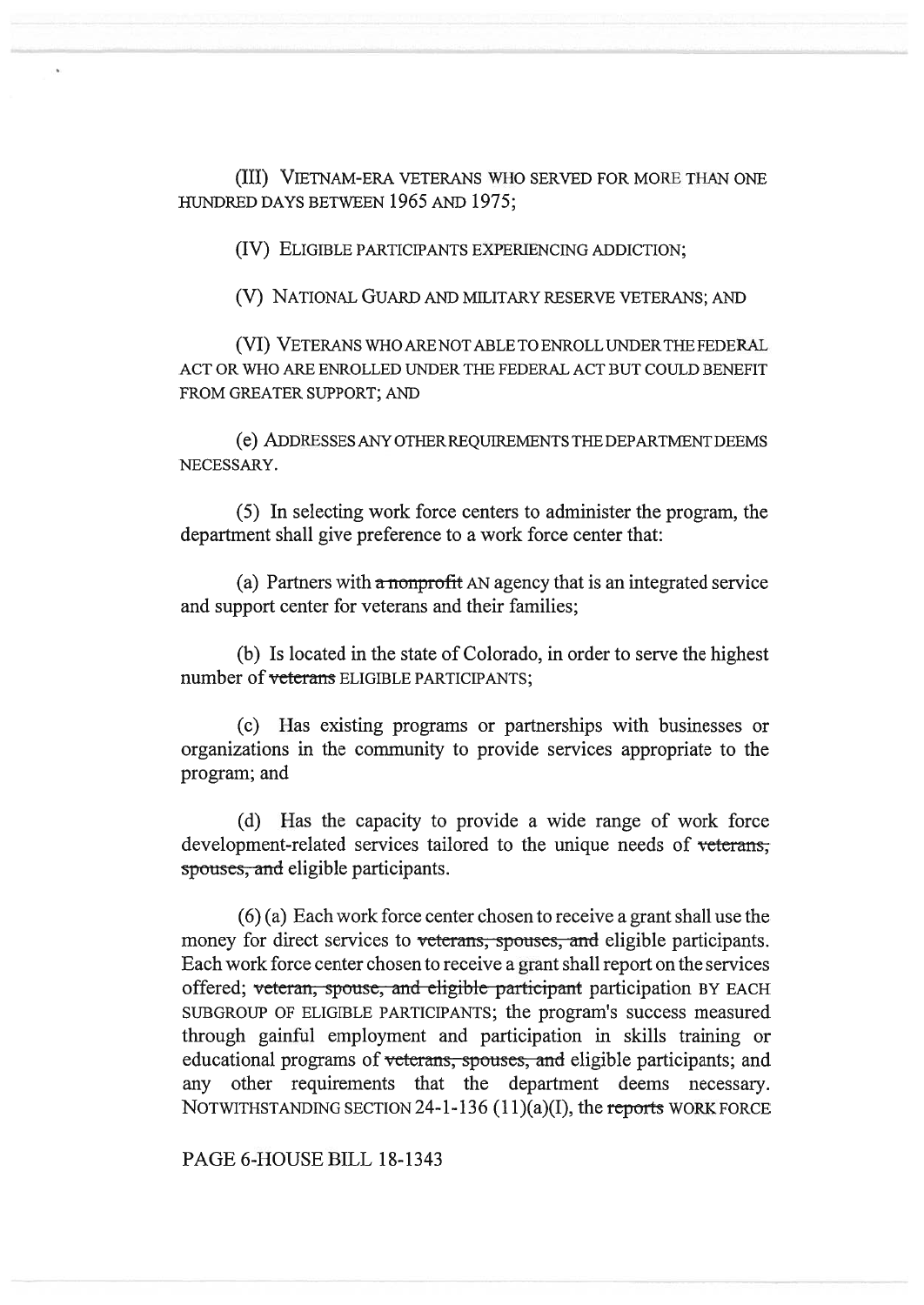CENTER shall be made SUBMIT THE REPORT to the department, which shall relay all information from the reports annually to the state, veterans, and military affairs committees of the house of representatives and the senate or to their successor committees.

(b) THE DEPARTMENT SHALL DEVELOP AN EVALUATION METHODOLOGY TO MEASURE PROGRAM OUTCOMES AND EFFECTIVENESS PRIOR TO INITIATING THE BID PROCESS FOR AWARDING GRANTS. To THE EXTENT FEASIBLE, THE EVALUATION PROCESS MUST ENABLE A COMPARISON BETWEEN PROGRAMS SERVING SIMILAR POPULATIONS. IT IS THE INTENT OF THE GENERAL ASSEMBLY THAT THE DEPARTMENT AWARD THE GRANTS NO LATER THAN JANUARY 1, 2019. THE GRANT PERIOD MAY BE EXTENDED FOR ONE YEAR SUBJECT TO MONEY APPROPRIATED BY THE GENERAL ASSEMBLY. THE GRANT AWARD MUST INCLUDE DATA TRACKING REQUIREMENTS THAT WILL BE USED TO MEASURE OUTCOMES AND EFFECTIVENESS.

(c) ANY UNSPENT MONEY REMAINING IN THE DEPARTMENT'S FISCAL YEAR 2017-18 APPROPRIATION FOR ADMINISTRATIVE COSTS MAY BE USED FOR THE PURPOSE OF DESIGNING AN EVALUATION METHODOLOGY OR CONTRACTING OUT THE DESIGN. ANY UNSPENT MONEY FOR DIRECT PROGRAM SERVICES REMAINING AS OF JUNE 30, 2018, MAY BE USED BY THE PROGRAMS IN EFFECT AS OF JUNE 30, 2018, FOR THE FISCAL YEAR STARTING JULY 1, 2018. UNSPENT MONEY AVAILABLE AT THE END OF EACH FISCAL YEAR ROLLS OVER TO THE NEXT FISCAL YEAR TO BE SPENT IN THAT YEAR.

(d) IN ANALYZING AND REPORTING ON THE PERFORMANCE DATA DESCRIBED IN SUBSECTIONS  $(6)(a)$  AND  $(6)(b)$  OF THIS SECTION, THE DEPARTMENT SHALL SEPARATELY ACCOUNT FOR DATA PERTAINING TO SIGNIFICANT BARRIERS TO EMPLOYMENT.

**SECTION 5.** In Colorado Revised Statutes, **amend** 8-14.3-204 as follows:

**8-14.3-204.** Appropriation. For the fiscal year beginning on July 1, 2016**,** The general assembly may annually appropriate money from the marijuana tax cash fund created in section 39-28.8-501  $C.R.S.,$  to the department to be used for the program. The department may use up to five percent of any money appropriated by the general assembly for development and administrative costs incurred by the department pursuant to this section; EXCEPT THAT THIS FIVE-PERCENT LIMITATION DOES NOT

PAGE 7-HOUSE BILL 18-1343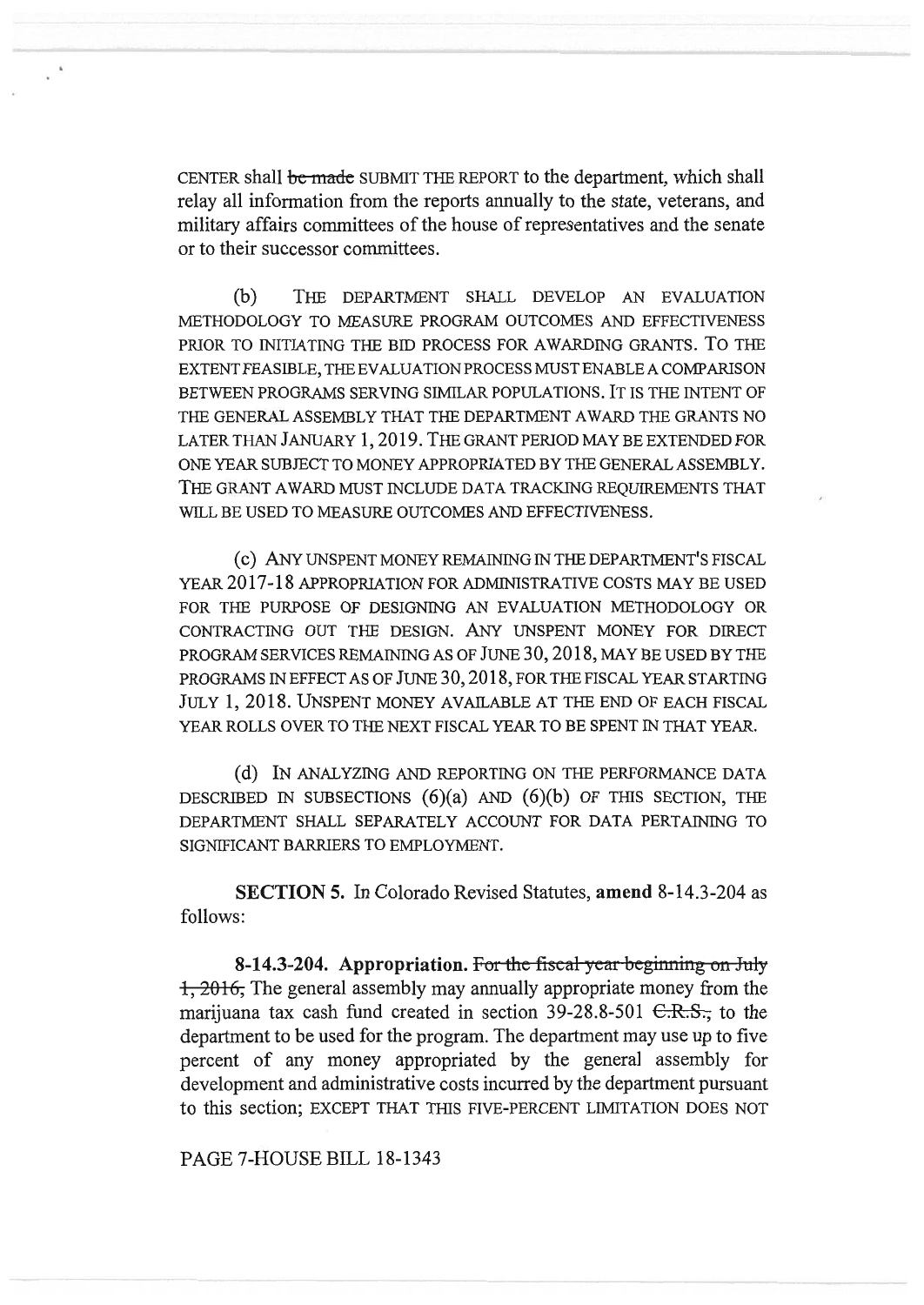APPLY TO ANY CONTRACT THE DEPARTMENT ENTERS INTO IN CONNECTION WITH AN EVALUATION OF THE PROGRAM PURSUANT TO SECTION 8-14.3-203 (6). Up to scven EIGHT percent of the money may also be used by the work force center for administrative costs incurred by the work force center and the nonprofit agency to implement and operate the program.

**SECTION 6.** In Colorado Revised Statutes, **amend** 8-14.3-205 as follows:

**8-14.3-205. Repeal of part.** This part 2 is repealed, effective <del>ty 1, 2019</del> January 1, 2024.

**SECTION 7.** In Colorado Revised Statutes, 39-28.8-501, **amend**   $(2)(b)(IV)(L)$  as follows:

**39-28.8-501. Marijuana tax cash fund - creation - distribution - legislative declaration.** (2) (b) (IV) Subject to the limitation in subsection (5) of this section, the general assembly may annually appropriate any money in the fund for any fiscal year following the fiscal year in which it was received by the state for the following purposes:

(L) For the Colorado veterans' service-to-career pilot program created in part 2 of article 14.3 of title 8;

**SECTION 8. Appropriation.** For the 2018-19 state fiscal year, \$1,000,000 is appropriated to the department of labor and employment for use by the division of employment and training. This appropriation is from the marijuana tax cash fund created in section 39-28.8-501 (1), C.R.S., and is based on an assumption that the division will require an additional 0.5 FTE. To implement this act, the division may use this appropriation for the Colorado veterans' service-to-career program.

**SECTION 9. Effective date.** This act takes effect July 1, 2018.

**SECTION 10. Safety clause.** The general assembly hereby finds,

PAGE 8-HOUSE BILL 18-1343